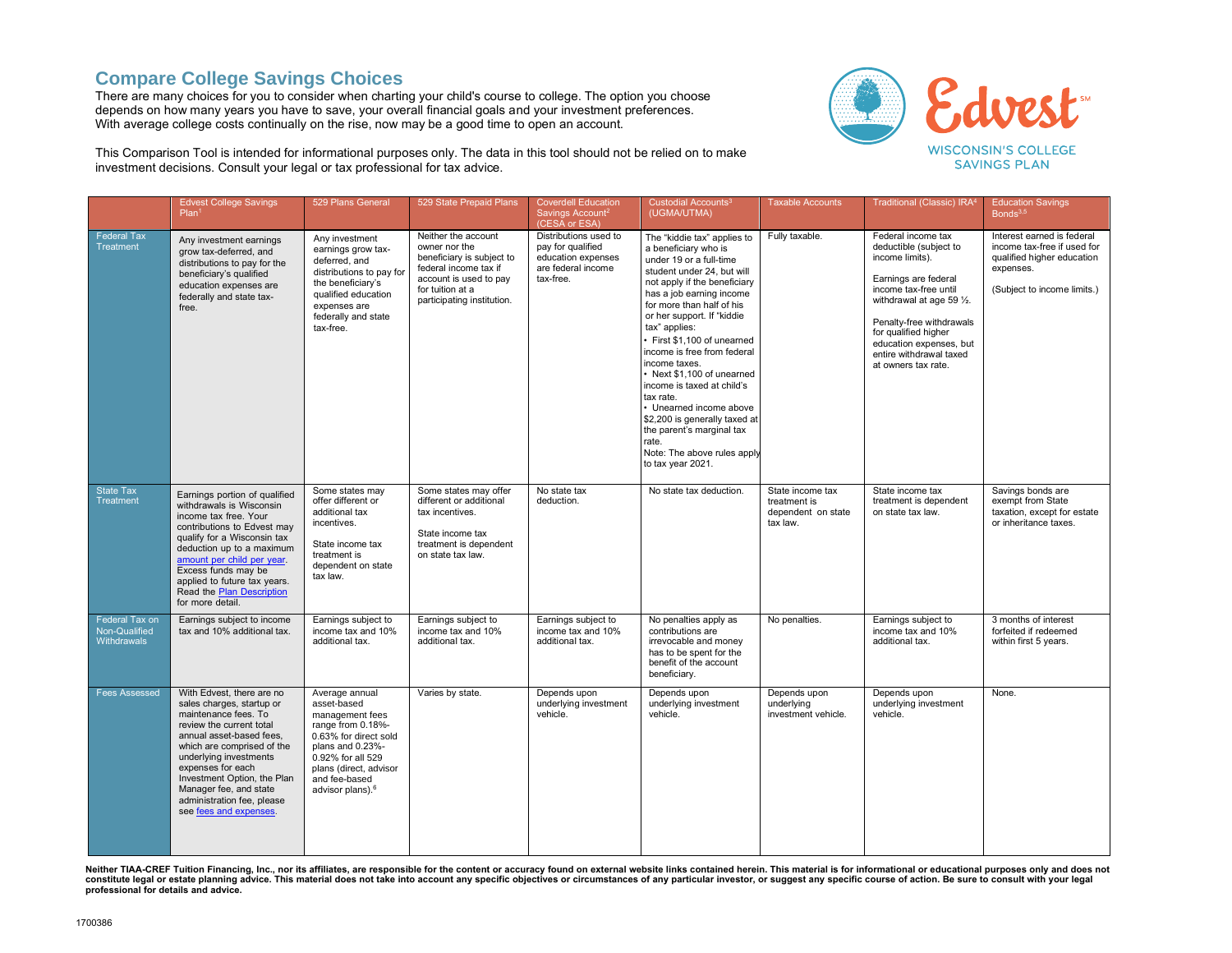

|                                                                                                                                                               | <b>Edvest College Savings</b><br>Plan <sup>1</sup>                                                                                                                                                                                                                                                                                                                                                                                                                          | 529 Plans General                                                                                                                                                                                                                                              | 529 State Prepaid Plans                                                                                                                                                                                                                                     | <b>Coverdell Education</b><br>Savings Account <sup>2</sup><br>(CESA or ESA)               | Custodial Accounts <sup>3</sup><br>(UGMA/UTMA)                                                                                            | <b>Taxable Accounts</b>                                                   | <b>Traditional</b><br>(Classic) IRA <sup>4</sup>                                                     | <b>Education Savings</b><br>Bonds <sup>3,5</sup>                                                                                                                                                          |
|---------------------------------------------------------------------------------------------------------------------------------------------------------------|-----------------------------------------------------------------------------------------------------------------------------------------------------------------------------------------------------------------------------------------------------------------------------------------------------------------------------------------------------------------------------------------------------------------------------------------------------------------------------|----------------------------------------------------------------------------------------------------------------------------------------------------------------------------------------------------------------------------------------------------------------|-------------------------------------------------------------------------------------------------------------------------------------------------------------------------------------------------------------------------------------------------------------|-------------------------------------------------------------------------------------------|-------------------------------------------------------------------------------------------------------------------------------------------|---------------------------------------------------------------------------|------------------------------------------------------------------------------------------------------|-----------------------------------------------------------------------------------------------------------------------------------------------------------------------------------------------------------|
| Qualified<br><b>Expenses</b>                                                                                                                                  | Tuition, mandatory fees,<br>books, supplies, and<br>equipment required for<br>enrollment or attendance:<br>certain room and board<br>costs, certain expenses for<br>"special needs" students. In<br>addition, up to \$10,000<br>annually can be used<br>toward K-12 school tuition<br>per student from all 529<br>plans.<br>Funds may be used for<br>apprenticeship programs and<br>student loan repayment of up<br>to a lifetime limit of<br>\$10,000. Limitations apply.7 | Tuition, mandatory<br>fees, books,<br>supplies, and<br>equipment required<br>for enrollment or<br>attendance; certain<br>room and board<br>costs, certain<br>expenses for<br>"special needs"<br>students.                                                      | Most plans are designed<br>to cover tuition and fees<br>at in-state colleges and<br>universities.<br>Some have provision to<br>include room and board.                                                                                                      | Post-secondary costs,<br>K-12 costs.                                                      | Anything that benefits<br>the minor.<br>At age of majority (18 or<br>21 depending on state),<br>account becomes<br>property of the child. | Not applicable, can<br>be used for any<br>purpose.                        | Unlimited.<br>Can make penalty<br>free withdrawals<br>for qualified<br>higher education<br>expenses. | Tuition and mandatory fees at<br>colleges, universities, and<br>vocational schools.<br>Rollovers to a section 529 plan<br>are also eligible.<br>Room and board, and books are<br>not qualified expenses.3 |
| Investment<br>Control                                                                                                                                         | Registered account<br>owner, plan<br>management by<br>Wisconsin College Savings<br>Board.                                                                                                                                                                                                                                                                                                                                                                                   | Registered account<br>owner, program<br>management varies<br>by state.                                                                                                                                                                                         | Registered account<br>owner, program<br>management varies by<br>state.                                                                                                                                                                                      | Registered account<br>owner, program<br>management varies<br>by provider.                 | Custodian until child<br>reaches age of majority<br>(18 or 21 depending on<br>state), investment<br>management varies by<br>provider.     | Registered account<br>owner, program<br>management varies<br>by provider. | Registered<br>account owner.<br>program<br>management<br>varies by<br>provider.                      | Registered account owner.                                                                                                                                                                                 |
| Investment<br>Options                                                                                                                                         | 25 investment portfolios; can<br>invest in one or more of the<br>following:<br>• 10 enrollment year<br>investment portfolios<br>• 8 multi-fund investment<br>portfolios<br>5 single fund investment<br>portfolios<br>• 2 stable principal<br>investment portfolios                                                                                                                                                                                                          | Varies by state.                                                                                                                                                                                                                                               | Varies by state.                                                                                                                                                                                                                                            | Investments chosen<br>by the individual.                                                  | UGMA/UTMA rules vary<br>by state. Investments<br>are chosen by the<br>individual.                                                         | Varies by state.                                                          | Investments<br>chosen by the<br>individual.                                                          | Series EE bonds issued January<br>1990 and later and all Series I<br>Bonds are backed by the US<br>government.                                                                                            |
| <b>Federal Estate</b><br>Planning and<br>Gift Tax<br>Treatment<br>Each<br>individual's tax<br>situation will be<br>different.<br>Consult your<br>tax advisor. | Annual gift tax exclusion of<br>up to \$16,000 per donor per<br>beneficiary.<br>A contribution in excess of<br>annual gift tax exclusion<br>amount up to \$80,000 can<br>be prorated over 5 years<br>and treated as a gift in each<br>of those years.                                                                                                                                                                                                                       | Annual gift tax<br>exclusion of up to<br>\$16,000 per donor<br>per beneficiary.<br>A contribution in<br>excess of annual gift<br>tax exclusion amount<br>up to \$80,000 can be<br>prorated over 5<br>years and treated as<br>a gift in each of<br>those years. | Annual gift tax<br>exclusion of up to<br>\$16,000 per donor per<br>beneficiary.<br>A contribution in excess<br>of annual gift tax<br>exclusion amount up to<br>\$80,000 can be<br>prorated over 5 years<br>and treated as a gift in<br>each of those years. | \$2,000 contribution<br>limit is below Annual<br>Limit for Federal<br>Gift Tax Exclusion. | Annual gift tax<br>exclusion of up to<br>\$16,000 per donor, per<br>beneficiary.                                                          | N/A                                                                       | N/A                                                                                                  | Annual gift tax exclusion of up to<br>\$16,000 per donor (each<br>spouse can give a gift), per<br>beneficiary.                                                                                            |

Neither TIAA-CREF Tuition Financing, Inc., nor its affiliates, are responsible for the content or accuracy found on external website links contained herein. This material is for informational or educational purposes only a **professional for details and advice.**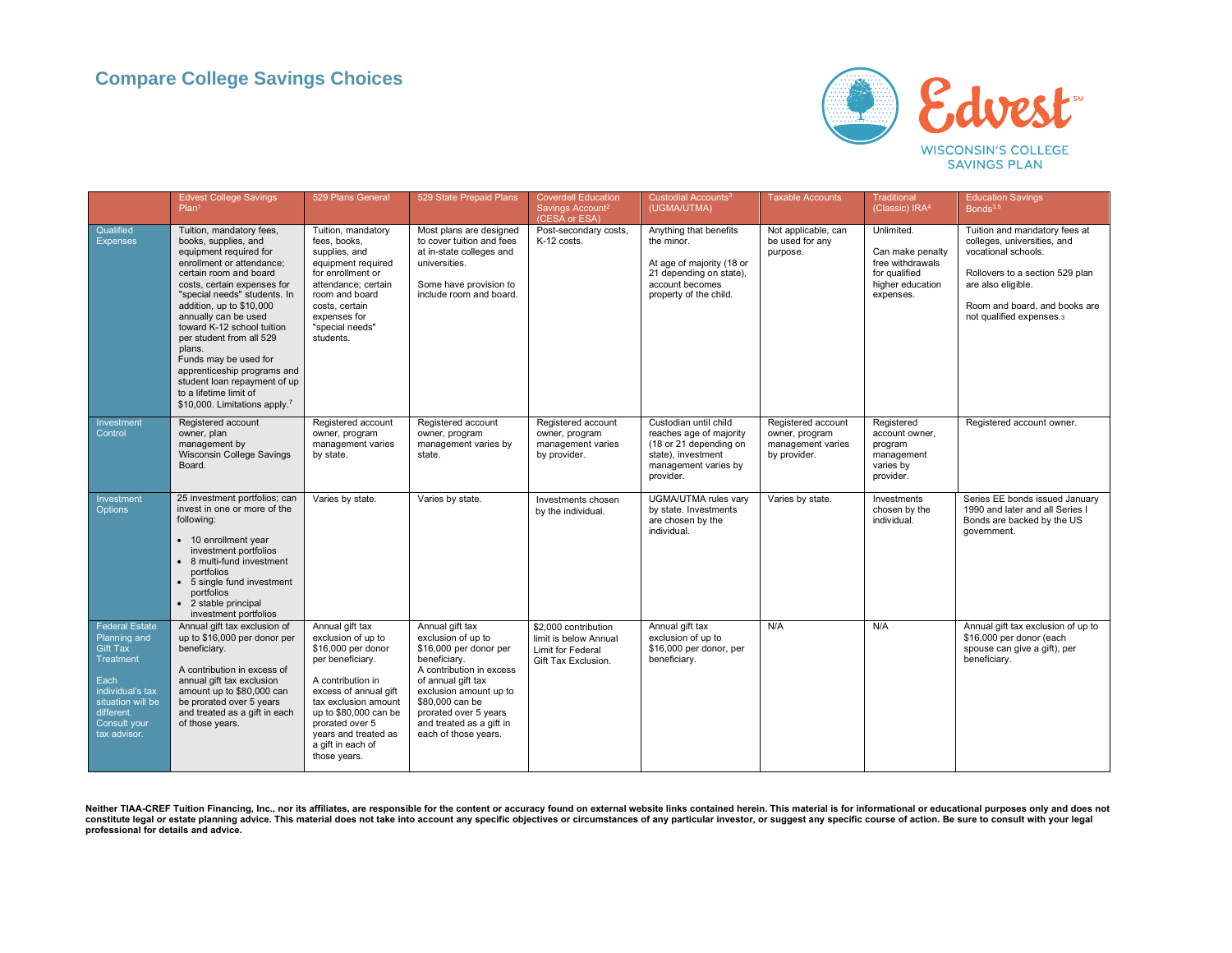

|                           | <b>Edvest College Savings</b><br>Plan <sup>1</sup>                                                                                                                                                                                                                                                                                                               | 529 Plans General                                                                                                                                                                                                                                                                                                                                                            | 529 State Prepaid Plans                                                                                                                              | <b>Coverdell Education</b><br>Savings Account <sup>2</sup><br>(CESA or ESA)                                                                                                                                                                                            | Custodial Accounts <sup>3</sup><br>(UGMA/UTMA)                                                                    | <b>Taxable Accounts</b>                                                                                              | <b>Traditional</b><br>(Classic) IRA4                                                                                 | <b>Education Savings</b><br>Bonds <sup>3,5</sup>                                                                                                             |
|---------------------------|------------------------------------------------------------------------------------------------------------------------------------------------------------------------------------------------------------------------------------------------------------------------------------------------------------------------------------------------------------------|------------------------------------------------------------------------------------------------------------------------------------------------------------------------------------------------------------------------------------------------------------------------------------------------------------------------------------------------------------------------------|------------------------------------------------------------------------------------------------------------------------------------------------------|------------------------------------------------------------------------------------------------------------------------------------------------------------------------------------------------------------------------------------------------------------------------|-------------------------------------------------------------------------------------------------------------------|----------------------------------------------------------------------------------------------------------------------|----------------------------------------------------------------------------------------------------------------------|--------------------------------------------------------------------------------------------------------------------------------------------------------------|
| Contribution<br>Limit     | No annual limit.<br>\$527,000 maximum<br>account balance limit<br>per beneficiary (total of<br>all Edvest accounts).                                                                                                                                                                                                                                             | No annual limit.<br>Maximum account<br>balance limit per<br>beneficiary may be<br>as high as \$500,000<br>for some plans.                                                                                                                                                                                                                                                    | No annual limit.<br>Maximum varies by<br>state.<br>Typical range could<br>cover 5 years of college<br>costs.                                         | Up to \$2,000 per year,<br>per beneficiary (until<br>beneficiary reaches<br>age 18, unless he/she<br>is a "special needs"<br>beneficiary).<br>Not available to high-<br>income families<br>(\$220,000 joint -<br>maximum MAGI,<br>\$110,000 single -<br>maximum MAGI). | Unlimited.                                                                                                        | Unlimited.                                                                                                           | 2022 Limit:<br>Age 49 and<br>below: \$6,000<br>Age 50+: \$7,000                                                      | Purchase limitations are set by<br>the U.S. Treasury: \$20,000 total<br>per year/per person. Series I and<br>EE Bonds: \$10,000 each per<br>year/per person. |
| Investment<br><b>Risk</b> | Subject to market<br>fluctuations.<br>Level of risk will depend<br>upon underlying investment<br>vehicle used.<br>It is possible that returns will<br>be less than the rate of<br>increase in higher education<br>costs.<br>No one can predict returns.<br>There is a risk that any<br>investor could lose part or<br>all of the value of his or her<br>account. | Subject to market<br>fluctuations.<br>Level of risk will<br>depend upon<br>underlying<br>investment vehicle<br>used.<br>It is possible that<br>returns will be less<br>than the rate of<br>increase in higher<br>education costs.<br>No one can predict<br>returns. There is a<br>risk that any investor<br>could lose part or all<br>of the value of his or<br>her account. | State agencies typically<br>quarantee the benefit,<br>but not in all cases.<br>Some state-sponsored<br>prepaid plans have<br>closed to new entrants. | Subject to market<br>fluctuations.<br>Level of risk will<br>depend upon<br>underlying investment<br>vehicle used.                                                                                                                                                      | Subject to market<br>fluctuations.<br>Level of risk will depend<br>upon underlying<br>investment vehicle<br>used. | Subject to market<br>fluctuations.<br>Level of risk will<br>depend upon<br>underlying<br>investment vehicle<br>used. | Subject to market<br>fluctuations.<br>Level of risk will<br>depend upon<br>underlying<br>investment<br>vehicle used. | Fixed rate, may not keep pace<br>with tuition inflation.<br>Backed by the United States<br>government.                                                       |
| Control of<br>Account     | Account Owner, Custodian<br>or Entity.                                                                                                                                                                                                                                                                                                                           | Account Owner.<br>Custodian or Entity,<br>but may vary by<br>State.                                                                                                                                                                                                                                                                                                          | Registered Owner or<br>Custodian.                                                                                                                    | Parent/Legal<br>Guardian.<br>Beneficiary at age of<br>majority (18 or 21<br>depending on state).                                                                                                                                                                       | Custodian.<br>Beneficiary at age of<br>majority (18 or 21<br>depending on state).                                 | Registered Owner or<br>Custodian.                                                                                    | Registered<br>Owner or<br>Custodian.                                                                                 | Bond owner must be at least 24<br>years old, and the bond must<br>stay in the purchaser's name.                                                              |

Neither TIAA-CREF Tuition Financing, Inc., nor its affiliates, are responsible for the content or accuracy found on external website links contained herein. This material is for informational or educational purposes only a